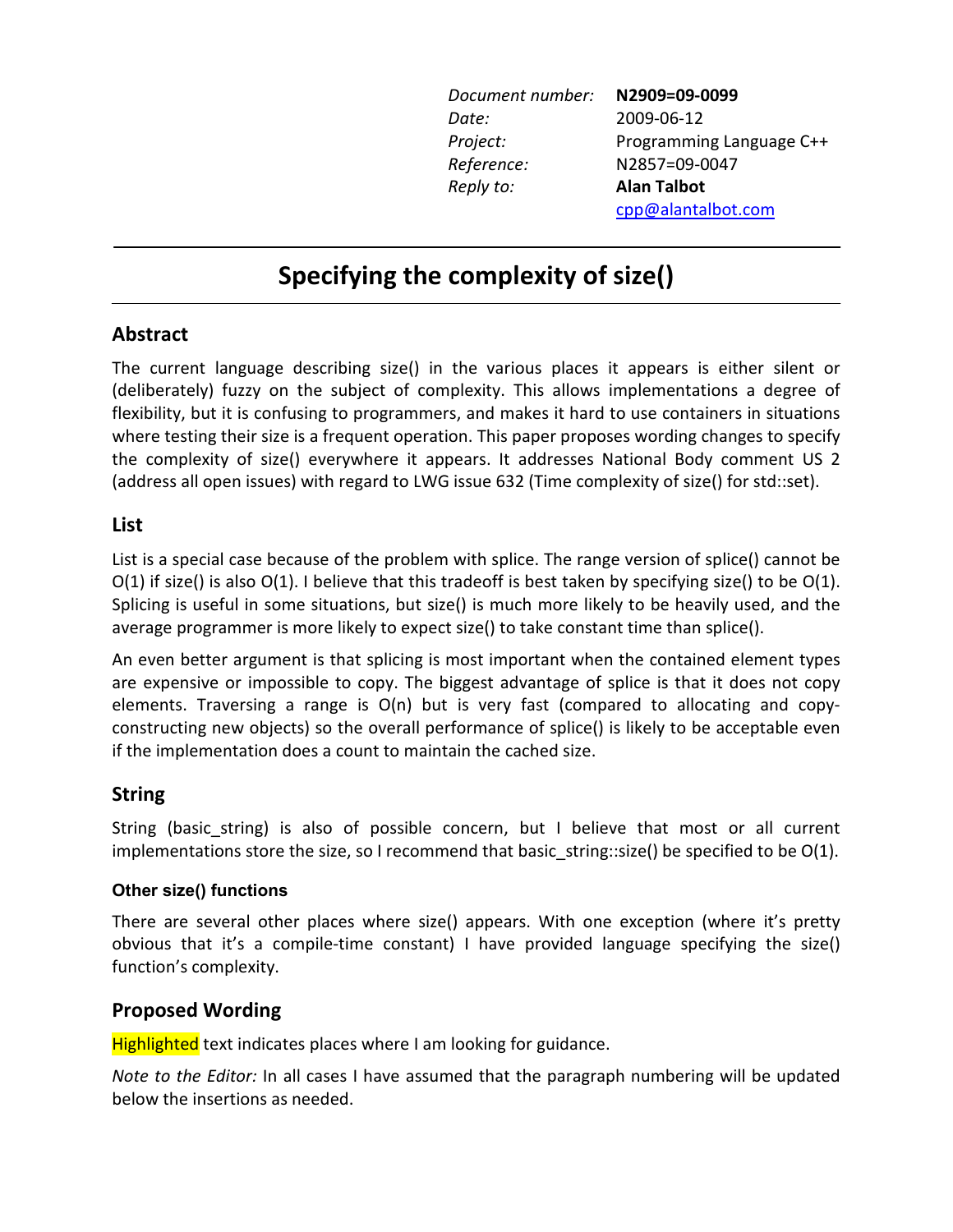## **18.9.2 Initializer list access [support.initlist.access]**

size t size() const;

- 5 *Returns:* the number of elements in the array.
- 6 *Throws:* nothing.

7 *Complexity:* constant time.

#### **20.3.6.2 bitset members [bitset.members]**

Since bitset is parameterized on a fixed size N, and size() is specified to return N, I did not think it was necessary to specify that size() has compile-time complexity. I can add this if others think it is needed.

#### **21.4.4 basic\_string capacity [string.capacity]**

size type size() const;

- 1 *Returns:* a count of the number of char-like objects currently in the string.
- 2 *Complexity:* constant time.

size type length() const;

3 *Returns:* size().

size type max size() const;

- 4 *Returns:* The maximum size of the largest possible string.
- 5 *Complexity:* constant time.
- 4 Remark: See Container requirements table (23.2).

I removed ¶ 4 (the reference to 23.2) because it did not seem to add anything other than the complexity requirement. If someone else thinks there are other requirements implied here, please let me know.

#### **23.2.1 General container requirements [container.requirements.general]**

In ¶ 4, changes to Table 80:

| a.size()     | size_type | $a.end()$ –<br>a.begin()                    | (Note A)constant |
|--------------|-----------|---------------------------------------------|------------------|
| a.max size() | size_type | Size() of the largest possible<br>container | (Note A)constant |

*Note to the Editor:* Typo in ¶ 5:

5 The member function size() returns the number of elements in the container. Its semantics is are defined by the rules of constructors, inserts, and erases.

#### **26.5.7.1 Class seed\_seq [rand.util.seedseq]**

size t size() const;

- 7 *Returns:* The number of 32-bit units that would be be-returned by a call to param().
- 8 *Complexity:* constant time.